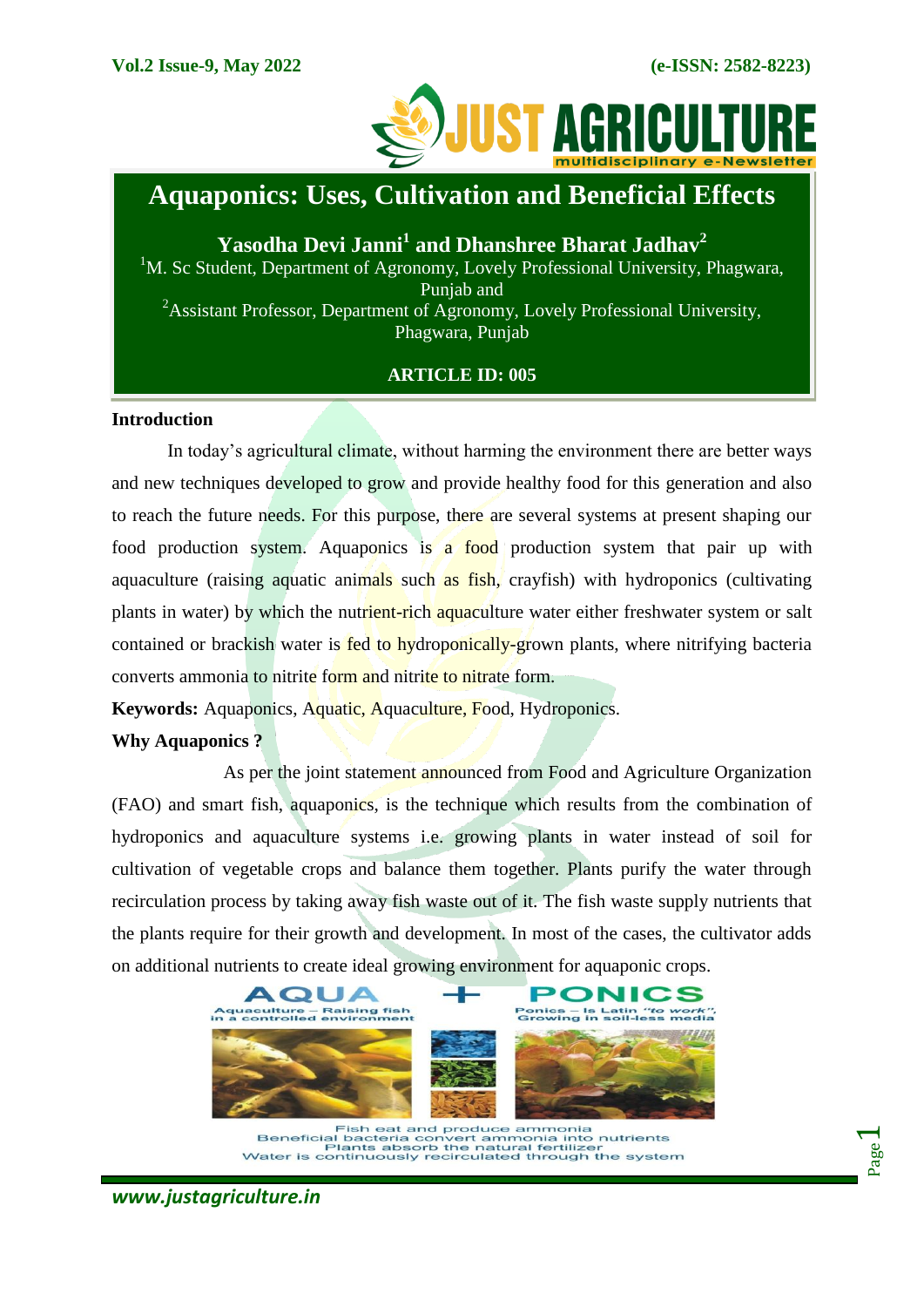Page  $\boldsymbol{\sim}$ 



An aquaponics system develops symbiotic relationship between freshwater fish and plants under controlled environment conditions in which the fish provide nutrients to the plants and the plants maintains the fish healthy by cleaning their water. Due to constant recirculation and exchange of nutrients in water system between plants and fish, there is no need to apply pesticides or herbicides artificially to support plant growth.

This symbiotic system gives environmental benefits of a traditional hydroponics system and put an end to factory fish farming's worst environmental issues. Mainly it gets rid of health problems associated while eating the factory-farmed fish. As the hydroponic and aquaculture farming techniques form the base of all aquaponic systems, the size, complication, and variety of foods grown in an aquaponic system can basically differ from any other systems under well defined farming direction.

#### **History:**

Aquaponics recently became popular again; however, this engineering and biological art began to be used by ancient civilizations. By the thirteenth century, the Aztec civilization was the first to use aquaponic technique of growing plants. They built complex agricultural islands called chinampas. These islands were located in the middle of a shallow pond and were mixed with animal waste. This setup allowed the Aztec people to take advantage of both waste disposal and food supply for aquaponics facilities. Polycultures were also created in China and Thailand where fish (as well as other species of swamp eel and pond snails) were introduced into rice fields to help produce crops and serve as another source of food.

# **What Are The Elements of An Aquaponic System?**

- 1. An aquaponic system consists of a fish tank that put up the size of your garden.
- 2. Fish excrete waste containing nutrients is much more beneficial for plant growth.
- 3. The species of freshwater fish live in your aquaponic system will decide what kind of food does fish requires.
- 4. For example, bass should be fed high protein pellets or flakes while carp can be feed both insects and aquatic plants.

| Size of fish (grams) | Amount of Daily feed (% of fish weight) |
|----------------------|-----------------------------------------|
| $() - 1$             | $30-10$                                 |
| $1 - 5$              | $10-6$                                  |
| $5 - 20$             |                                         |

*www.justagriculture.in*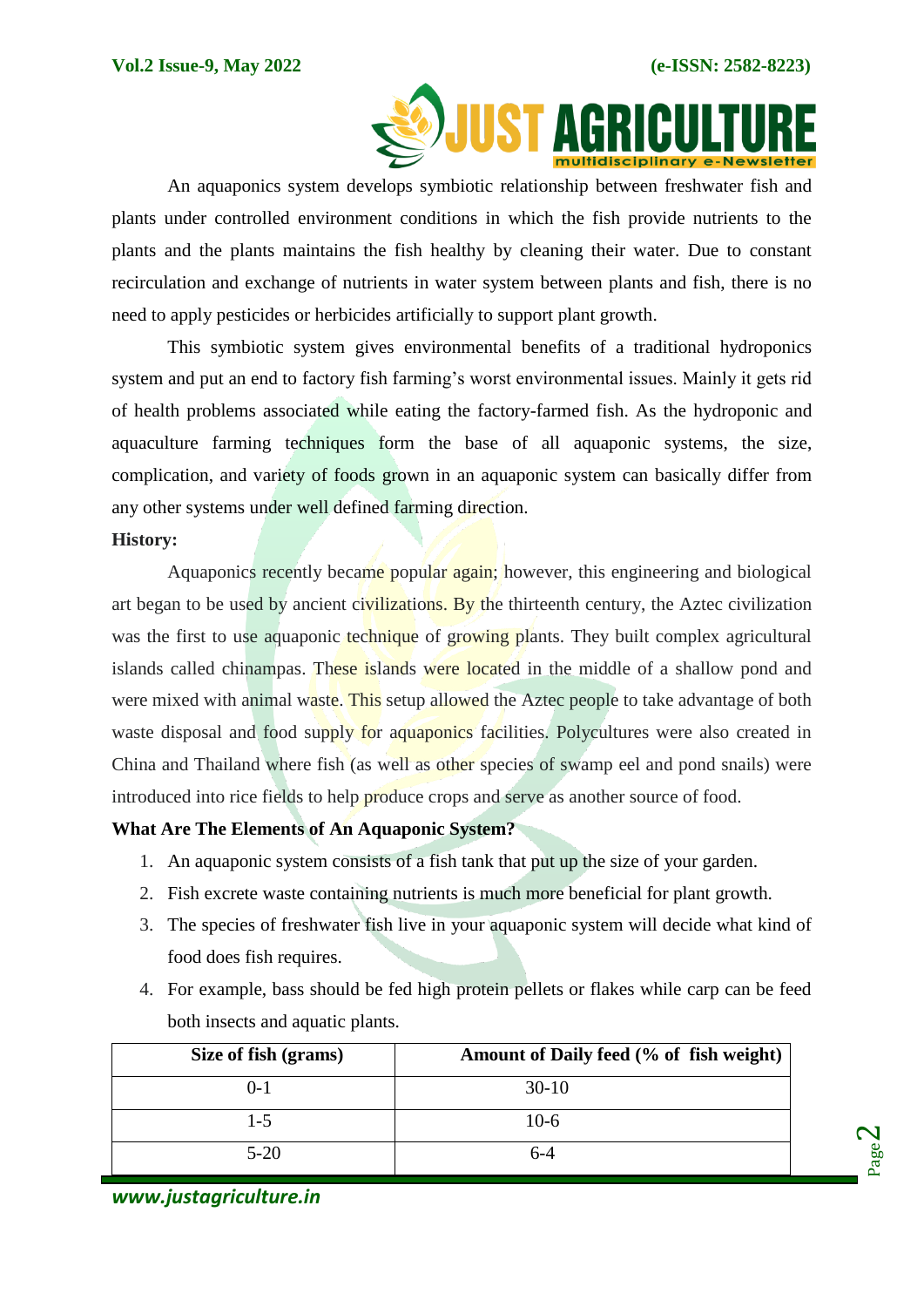

|                 | <b>INDINUSCIPNINGLY E-NEWSIELIE</b> |  |
|-----------------|-------------------------------------|--|
| 20-100          | 4-3                                 |  |
| Larger than 100 | $3 - 1.5$                           |  |

# **Main factors for a successful system:**

- Optimum oxygen level  $(>\!\!3ppm)$
- Suitable water temperature  $(28-32^0C)$
- $\bullet$  pH range 6.8-7.0
- Required amount of nutrients both macro-micro nutrients for plant growth
- Regularly checking the condition of aquaponic system and maintaining records.



# **Some of the Components used to operate Aquaponic machine consists of:**

- **a.** grow beds
- **b.** Fix Water pump
- **c.** Plumbing fittings and pipes
- **d.** Sumptank (for alternative purpose)
- **e.** Grow lights (to be fixed at aquaponic gardens if sunlight is unavailable)
- **f.** Heating elements to hold consistent temperatures
- **g.** Fix Backup generator at the time of blackout
- **h.** Choose active carbon filtration machine or different type of de-chlorination device
- **i.** Leafy greens together with lettuce, spinach, basil and numerous herbs flourish in an aquaponic system at average nutrients requirements. Even though, they have higher nutrients values than leafy greens, other plants like bell peppers, cucumbers, tomatoes and strawberries also shoot up in an aquaponics garden.

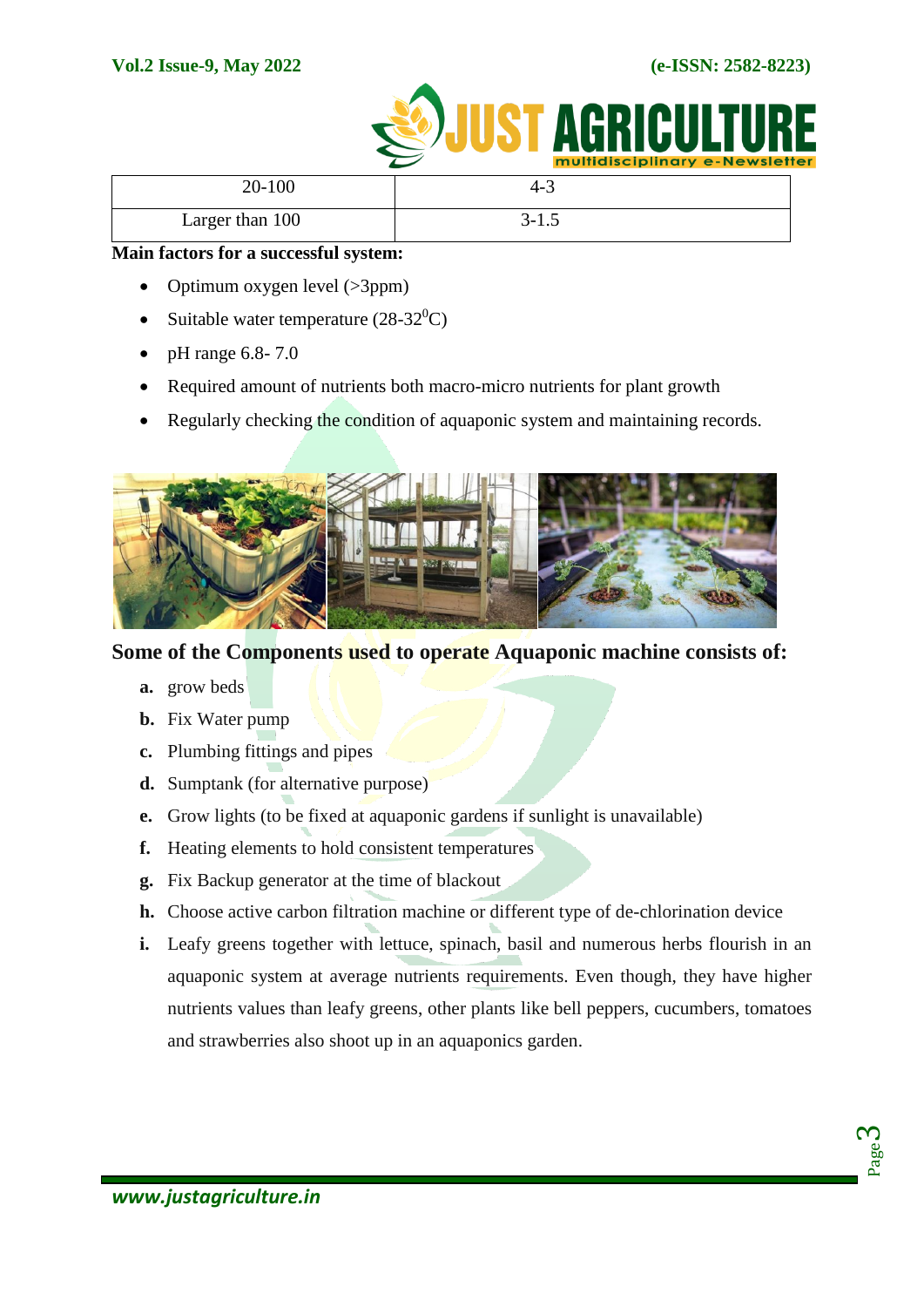

# **Mechanism of an Aquaponic System:**

In an aquaponic system fish consumes food and excrete waste material in ammonia form, this ammonia is dangerous for fish even though it consumes it in smaller quantity hence, the toxicity level increases with pH and temperature. Nitrosomonas is the beneficial bacteria which convert ammonia (NH<sub>3</sub> or NH<sub>4</sub><sup>+</sup>) into nitrite (NH<sub>2</sub><sup>-</sup>) form this also toxic to fish. Nitrobacter bacteria convert nitrite to nitrate  $(NO<sub>3</sub>)$  form. In this system, continuous flow of water is maintained which supply nutrients to the plants. So, in this process, combined relationship is created between fish, plants, bacteria, and other organisms that recycle nutrients and release polluted wastage. This reduces operating costs when compared to other systems.

# **There are few primary methods of growing aquaponics that are widely in use today:**

**1. Deep water culture (DWC) or Floating Raft system:** This type of culture uses floating rafts they have small holes for plants to place and the roots hang freely in the water where uptake of nutrients occurs. The level of water varies from 10 to 20 inches deep. This method is most suitable for growing salad greens and other fast-growing, mostly low-nutrient plants. It is often used in larger commercial-scale systems.



 **1. Floating Raft Technique 2. Nutrient Film Technique**

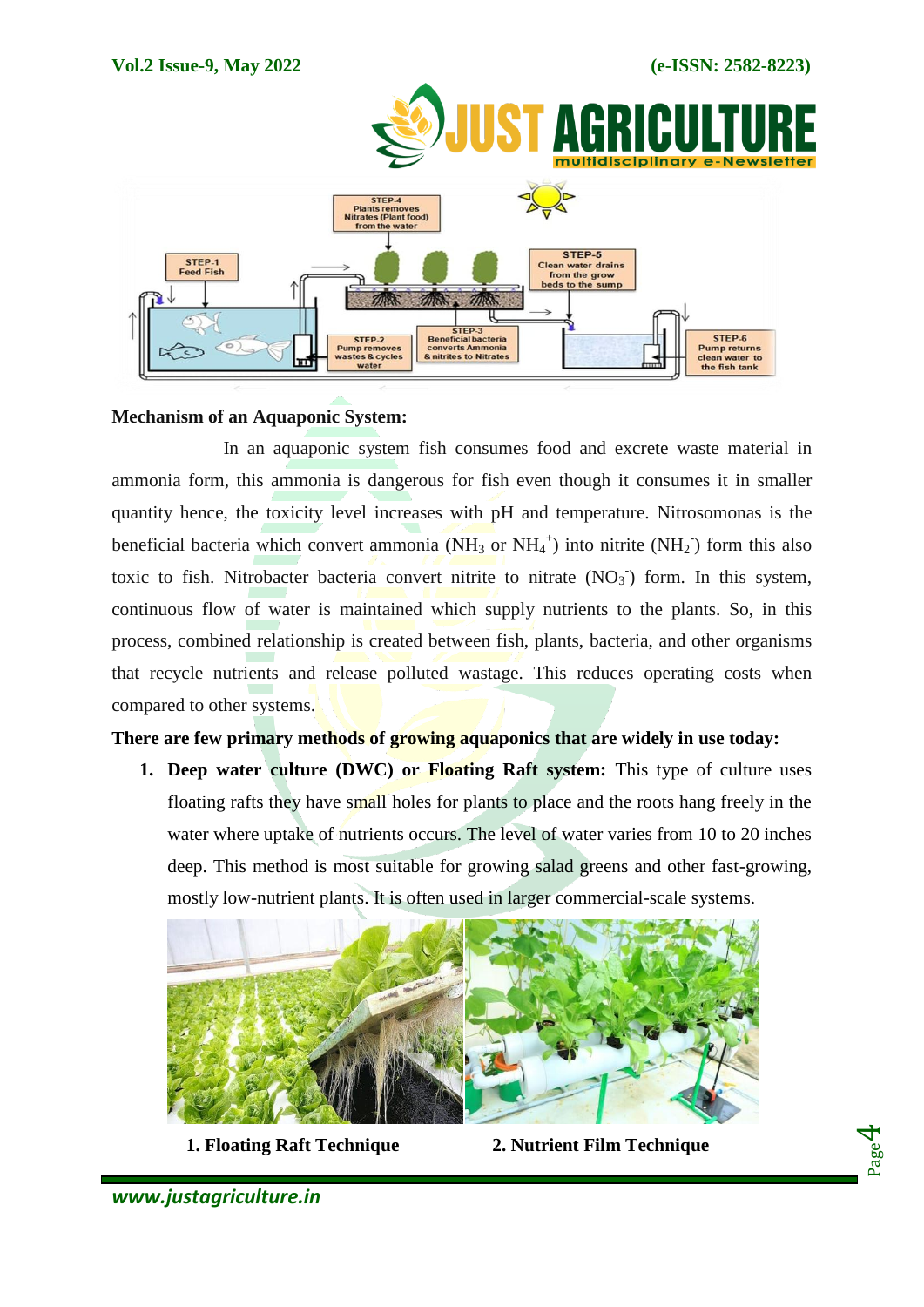

- **2. Nutrient Film Technique (NFT):** This works by flowing nutrient-rich water through a narrow PVC pipe and plants are placed in holes, so that roots floats freely in this stream of water. This type of method works very well for plants that require little support, such as strawberries and other herbs. NFT is also a great way to use leftover space because; they can be dangle above the ceilings than other growing areas.
- **3. Vertical Aquaponics:** One of the greatest aspects of aquaponics is the ability to grow a higher quantity of food in a very small area. This is the best method compared to other systems. Here the plants are put together on top of each other in tower systems such as the AquaVertica and the water flows into the top of the tower and flows through a quick absorbed material so that the plants roots can absorb water and nutrients from it. The water then falls directly into the fish tank. This type of agriculture use most of the space that is available, and works very well with green leafy vegetables, strawberries, and other crop that do not require any support for their growth.



#### **3. Vertical aquaponics 4. Media-based aquaponics**

**4. Media-based Aquaponics:** In this type inert planting media such as expanded clay pellets or shale are used for growing plants. This media consists of both the biological filtration (conversion of ammonia to nitrates) and mechanical filtration (removal of solid wastes) in the same system. Media-based systems are easy method for cultivation at home as you can grow a wide variety of crops. Particularly, large fruiting plants can grow well apart from leafy green vegetables, herbs and other varieties. Examples of media-based systems are Harmony, the Aqua Urban 60 gallon system, and the Aqua Abundance system.

# **Life Cycle Assessment of Aquaponics**:

Aquaponics is the newly developed sustainable food production technique. This system is the combination of fish farming and crop production and creates a favorable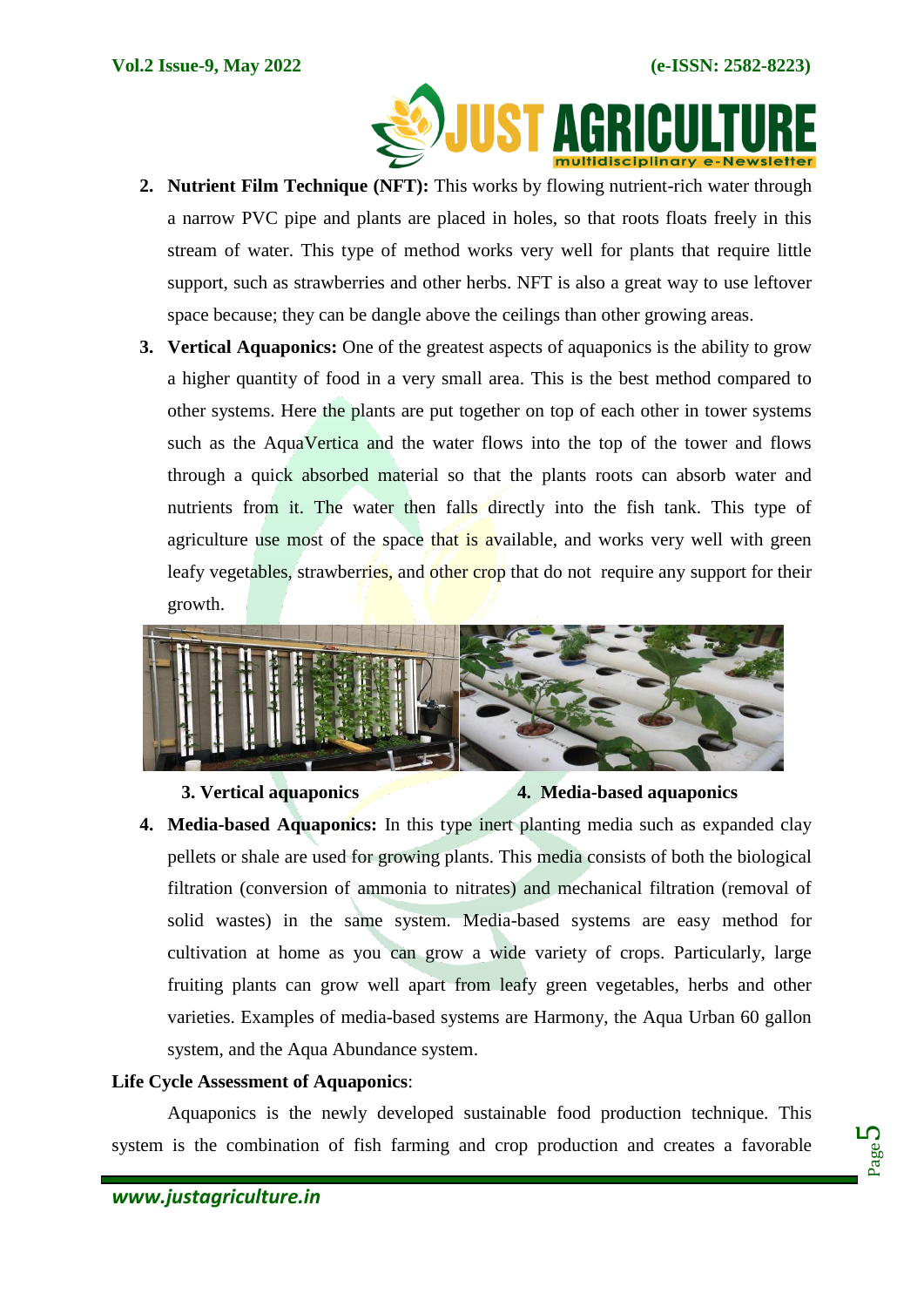

environment for both operations to be held. Some studies have analyzed the environmental and economic affect of aquaponics, while only a few studies have conducted social opinion. Lifecycle assessment was done to estimate the environmental, social, and economical impact of aquaponics from obtaining raw material, from production to distribution. Various kind of fishes are used in aquaponics, among them the most common fish species is Tilapia, for plant culture lettuce and herbs were chosen for cultivation and to be produced in hydroponics.

# **Benefits of Aquaponics:**



It is beneficial to maintain an intensive food production system which is organic and nutritional benefit and is sustainable in nature.

- It requires less usage of chemical fertilizers and pesticides.
- Aquaponics is a soil less cultivation of plants hence, it is not susceptible to soil-borne diseases.
- It allows higher control (as it's easier than soil control) over the production system that leads to reduce economic losses, thus produces higher yields and qualitative production.
- Due to constant recirculation and exchange of nutrients in water system it creates less wastage.
- As it requires daily tasks like harvesting and planting and maintanence which are labor-saving and therefore, it provides employment by including all genders and ages. It also provides secure food and small incomes for landless and poor householders.
- Aquaponics generate fish protein which is beneficial to many people due to rich content of nutrients, it not only provides food in the form of protein (from the fish) and but also through vegetables.
- It is completely a natural process that looks similarly like all lakes, ponds, rivers, and waterways which are present on our earth surface.